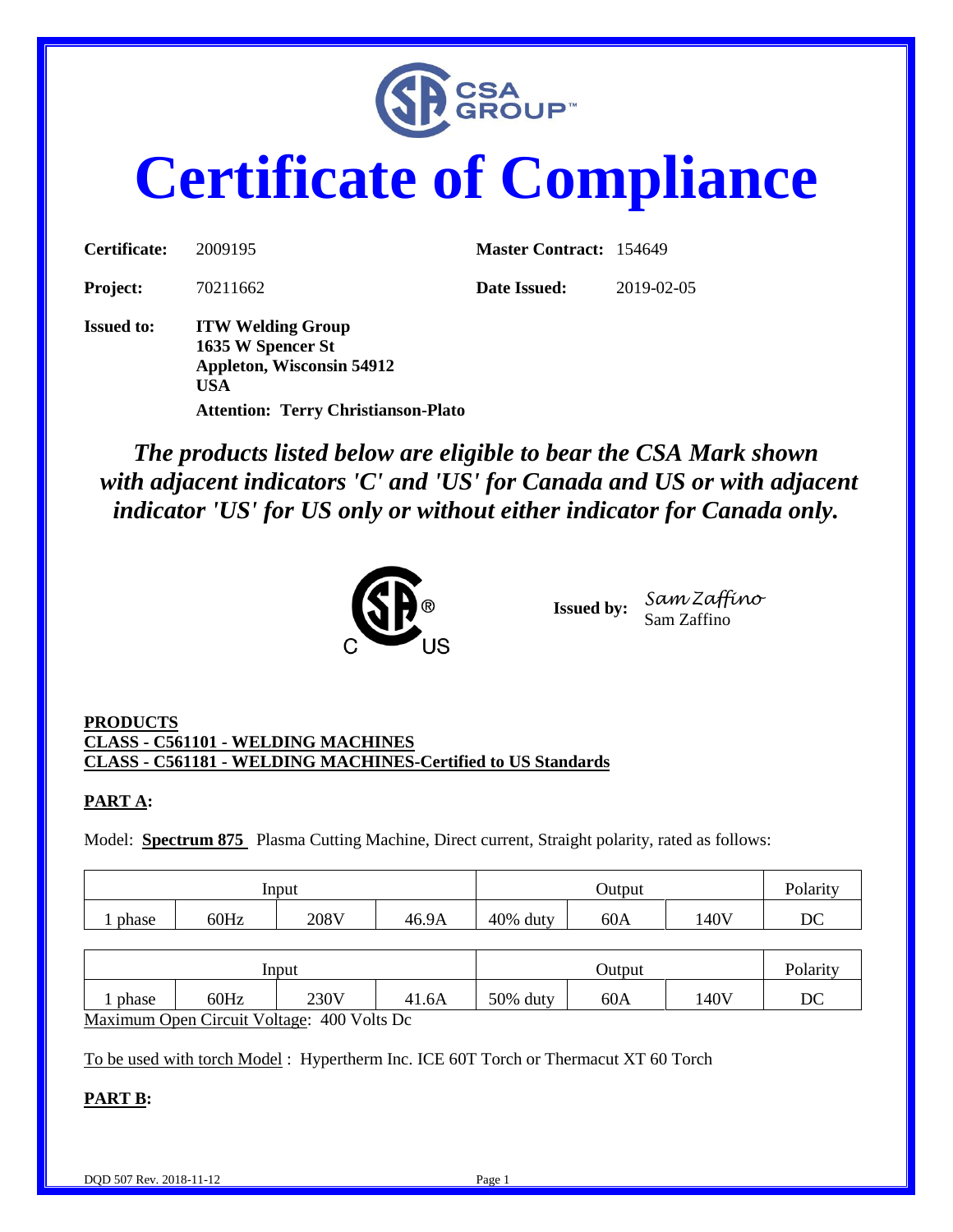

**Certificate:** 2009195 **Project:** 70211662

Model: **Spectrum 875 Autoline** Plasma Cutting Machine, Direct current, Straight polarity, rated as follows:

|       |      | Input |           | Output      |     |      | Polarity |
|-------|------|-------|-----------|-------------|-----|------|----------|
| phase | 60Hz | 208V  | 47<br>.4A | 40%<br>duty | 60A | 140V | DC       |

|       |      | Input |       | Output      |     |      | Polarity |
|-------|------|-------|-------|-------------|-----|------|----------|
| phase | 60Hz | 230V  | 42.2A | 40%<br>duty | 60A | 140V | DC       |

|                                   |      | Input |       | Output   |     |      | Polarity |
|-----------------------------------|------|-------|-------|----------|-----|------|----------|
| $\overline{\phantom{a}}$<br>phase | 60Hz | 380V  | 15.0A | 60% duty | 60A | 140V | DC       |

|       |      | Input |       | Output      |     |      | Polarity |
|-------|------|-------|-------|-------------|-----|------|----------|
| phase | 60Hz | 460V  | 12.4A | 60%<br>duty | 60A | 140V | DC       |

|                                        |      | Input              |      | Output   |     |      | Polarity |
|----------------------------------------|------|--------------------|------|----------|-----|------|----------|
| $\overline{\phantom{0}}$<br>phase<br>J | 60Hz | 5751<br><u>JIJ</u> | 9.8A | 60% duty | 60A | 140V | DC       |

Maximum Open Circuit Voltage: 400 Volts Dc

To be used with torch Model : Hypertherm Inc. ICE 60T & ICE 60TM Torch or Thermacut XT60 & XT60M Torch

#### **APPLICABLE REQUIREMENTS**

CSA Std C22.2 No. 60: Arc Welding Equipment UL Std No. 551 7<sup>th</sup> edition: Transformer-type Arc Welding Machines